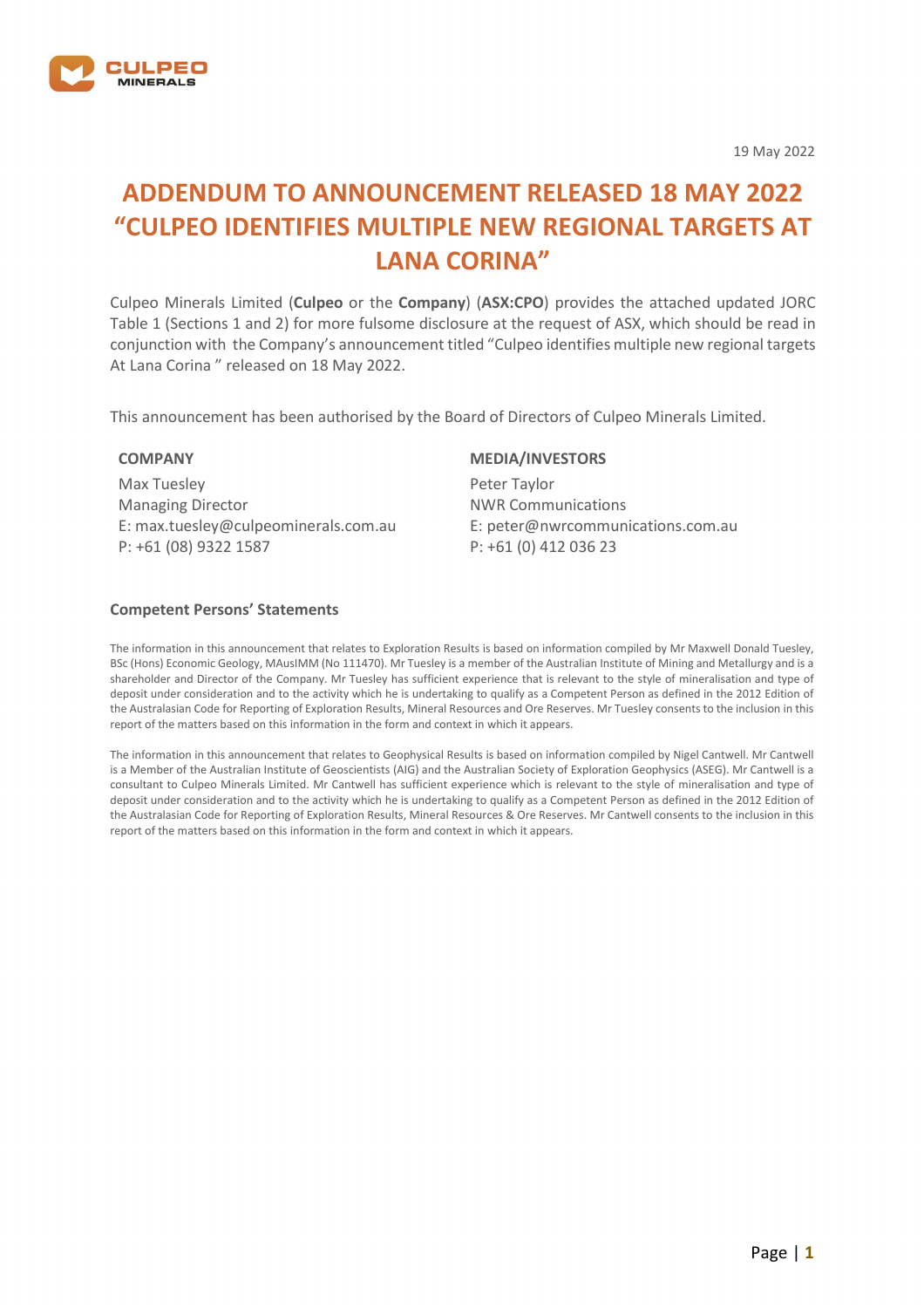

## **Appendix A JORC Code Table 1 – Lana Corina Project**

## **SECTION 1 SAMPLING TECHNIQUES AND DATA**

| <b>Criteria</b>                                  | <b>JORC Code explanation</b>                                                                                                                                                                                                                                                                                                                                                                                                                                                                                                                                                                     | <b>Commentary</b>                                                                                                                                                                                                                          |
|--------------------------------------------------|--------------------------------------------------------------------------------------------------------------------------------------------------------------------------------------------------------------------------------------------------------------------------------------------------------------------------------------------------------------------------------------------------------------------------------------------------------------------------------------------------------------------------------------------------------------------------------------------------|--------------------------------------------------------------------------------------------------------------------------------------------------------------------------------------------------------------------------------------------|
| Sampling<br>techniques                           | Nature and quality of sampling (e.g. cut channels, random chips,<br>or specific specialised industry standard measurement tools<br>appropriate to the minerals under investigation, such as down-hole<br>gamma sondes, or handheld XRF instruments, etc.). These<br>examples should not be taken as limiting the broad meaning of<br>sampling.                                                                                                                                                                                                                                                   | Ground Magnetic Data was collected<br>$\bullet$<br>using a GEM GSM-19W Magnetometer,<br>data were quality checked by Quantec<br>and geophysical consultants in Perth,<br>Australia, and were considered to be of<br>excellent quality.     |
|                                                  | Include reference to measures taken to ensure sample<br>representivity and the appropriate calibration of any measurement<br>tools or systems used.                                                                                                                                                                                                                                                                                                                                                                                                                                              | Geochemical sampling was undertaken<br>٠<br>in an area of 800 x 700 m for a sample<br>spacing of 50 x 50 m and sometimes 25 x<br>25 m. 192 samples were extracted and<br>192 copper analyses and 70<br>molybdenum analyses were performed. |
|                                                  | Aspects of the determination of mineralisation that are Material to<br>the Public Report. In cases where 'industry standard' work has<br>been done this would be relatively simple (e.g. 'reverse circulation'<br>drilling was used to obtain 1 m samples from which 3 kg was<br>pulverised to produce a 30 g charge for fire assay'). In other cases<br>more explanation may be required, such as where there is coarse<br>gold that has inherent sampling problems. Unusual commodities<br>or mineralisation types (e.g. submarine nodules) may warrant<br>disclosure of detailed information. |                                                                                                                                                                                                                                            |
| <b>Drilling</b><br>techniques                    | Drill type (e.g. core, reverse circulation, open-hole hammer, rotary<br>air blast, auger, Bangka, sonic, etc.) and details (e.g. core<br>diameter, triple or standard tube, depth of diamond tails, face-<br>sampling bit or other type, whether core is oriented and if so, by<br>what method, etc.).                                                                                                                                                                                                                                                                                           | N/A as no new drilling results are being<br>$\bullet$<br>reported.                                                                                                                                                                         |
| <b>Drill sample</b><br>recovery                  | Method of recording and assessing core and chip sample recoveries<br>and results assessed.                                                                                                                                                                                                                                                                                                                                                                                                                                                                                                       | N/A as no new drilling results are being<br>$\bullet$<br>reported.                                                                                                                                                                         |
|                                                  | Measures taken to maximise sample recovery and ensure<br>representative nature of the samples.                                                                                                                                                                                                                                                                                                                                                                                                                                                                                                   |                                                                                                                                                                                                                                            |
|                                                  | Whether a relationship exists between sample recovery and grade<br>and whether sample bias may have occurred due to preferential<br>loss/gain of fine/coarse material.                                                                                                                                                                                                                                                                                                                                                                                                                           |                                                                                                                                                                                                                                            |
| Logging                                          | Whether core and chip samples have been geologically and<br>geotechnically logged to a level of detail to support appropriate<br>Mineral Resource estimation, mining studies and metallurgical<br>studies.                                                                                                                                                                                                                                                                                                                                                                                       | N/A as no new drilling results are being<br>$\bullet$<br>reported.                                                                                                                                                                         |
|                                                  | Whether logging is qualitative or quantitative in nature. Core (or<br>costean, channel, etc.) photography.                                                                                                                                                                                                                                                                                                                                                                                                                                                                                       |                                                                                                                                                                                                                                            |
|                                                  | The total length and percentage of the relevant intersections<br>logged.                                                                                                                                                                                                                                                                                                                                                                                                                                                                                                                         |                                                                                                                                                                                                                                            |
| Sub-sampling<br>techniques and                   | If core, whether cut or sawn and whether quarter, half or all core<br>taken.                                                                                                                                                                                                                                                                                                                                                                                                                                                                                                                     | N/A as no new drilling results are being<br>$\bullet$<br>reported.                                                                                                                                                                         |
| sample<br>preparation                            | If non-core, whether riffled, tube sampled, rotary split, etc. and<br>whether sampled wet or dry.                                                                                                                                                                                                                                                                                                                                                                                                                                                                                                |                                                                                                                                                                                                                                            |
|                                                  | For all sample types, the nature, quality and appropriateness of the<br>sample preparation technique.                                                                                                                                                                                                                                                                                                                                                                                                                                                                                            |                                                                                                                                                                                                                                            |
|                                                  | Quality control procedures adopted for all sub-sampling stages to<br>maximise representivity of samples.                                                                                                                                                                                                                                                                                                                                                                                                                                                                                         |                                                                                                                                                                                                                                            |
|                                                  | Measures taken to ensure that the sampling is representative of<br>the in-situ material collected, including for instance results for field<br>duplicate/second-half sampling.                                                                                                                                                                                                                                                                                                                                                                                                                   |                                                                                                                                                                                                                                            |
|                                                  | Whether sample sizes are appropriate to the grain size of the<br>material being sampled.                                                                                                                                                                                                                                                                                                                                                                                                                                                                                                         |                                                                                                                                                                                                                                            |
| Quality of assay<br>data and<br>laboratory tests | The nature, quality and appropriateness of the assaying and<br>laboratory procedures used and whether the technique is<br>considered partial or total.                                                                                                                                                                                                                                                                                                                                                                                                                                           | Magnetic surveys were ground-based<br>$\bullet$<br>surveys, measuring Total Magnetic<br>Intensity, with a 1s recording interval.                                                                                                           |
|                                                  | For geophysical tools, spectrometers, handheld XRF instruments,<br>etc., the parameters used in determining the analysis including                                                                                                                                                                                                                                                                                                                                                                                                                                                               | Data units were nanotesla (nT).<br>$\circ$                                                                                                                                                                                                 |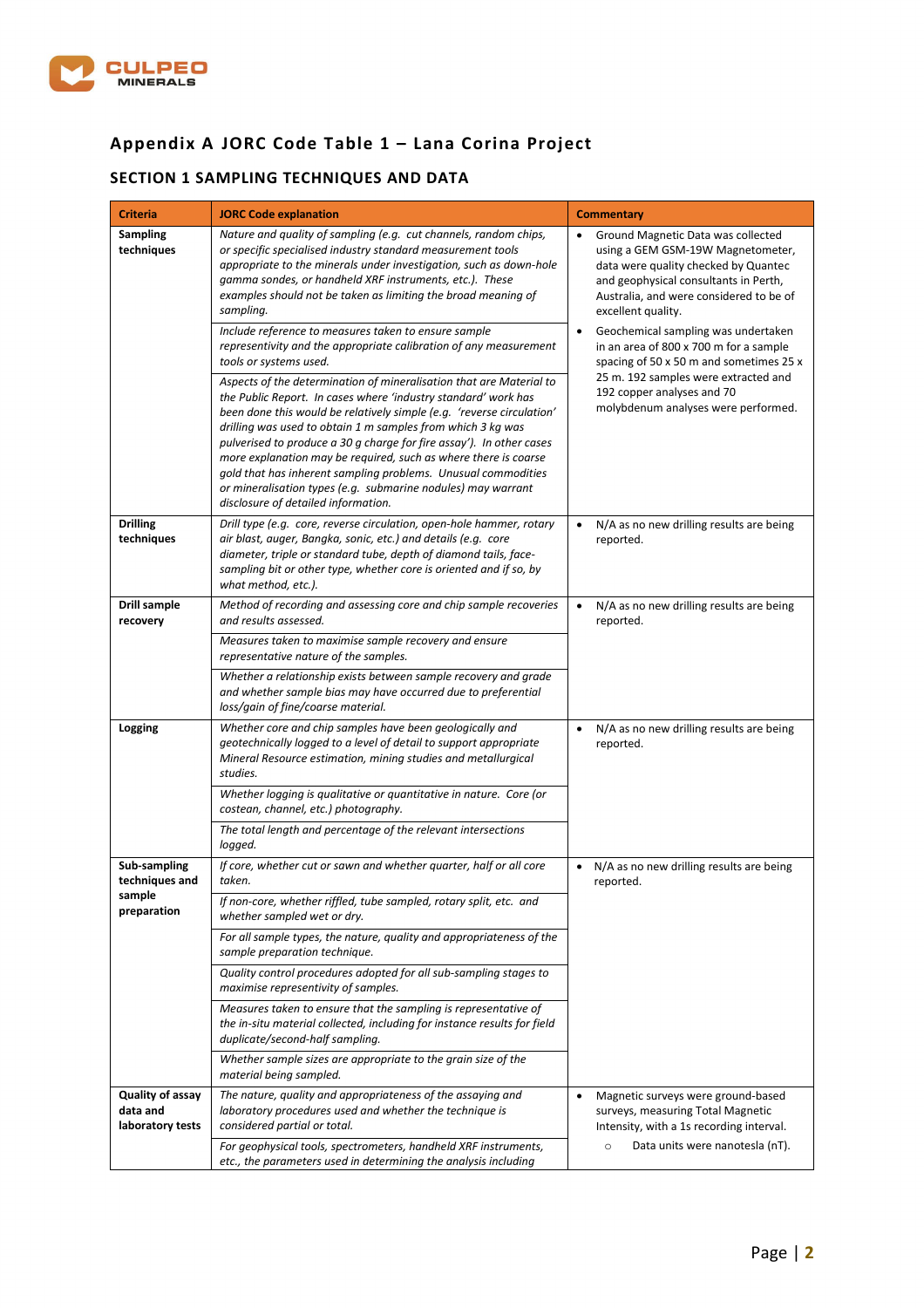

| <b>Criteria</b>                                                  | <b>JORC Code explanation</b>                                                                                                                                                                                                                                                                                                                                                            | <b>Commentary</b>                                                                                                                                                                                                                                                                                                                                                   |
|------------------------------------------------------------------|-----------------------------------------------------------------------------------------------------------------------------------------------------------------------------------------------------------------------------------------------------------------------------------------------------------------------------------------------------------------------------------------|---------------------------------------------------------------------------------------------------------------------------------------------------------------------------------------------------------------------------------------------------------------------------------------------------------------------------------------------------------------------|
|                                                                  | instrument make and model, reading times, calibrations factors<br>applied and their derivation, etc.<br>Nature of quality control procedures adopted (e.g. standards,<br>blanks, duplicates, external laboratory checks) and whether<br>acceptable levels of accuracy (i.e. lack of bias) and precision have<br>been established.                                                       | Data was collected by Quantec<br>$\circ$<br>Geoscience (Chile), covering 150 line<br>kms at a 25m spacing. The<br>Magnetometer was a GEM GSM-19W<br>with a Overhauser Effect Sensor Type,<br>mounted on a 2m staff.<br>The control point location was<br>$\circ$<br>296647 E, 6555150 N (PSAD56, Zone<br>19S) (repeated at beginning and end of<br>survey each day) |
| <b>Verification of</b><br>sampling and<br>assaying               | The verification of significant intersections by either independent or<br>alternative company personnel.<br>The use of twinned holes.<br>Documentation of primary data, data entry procedures, data<br>verification, data storage (physical and electronic) protocols.<br>Discuss any adjustment to assay data.                                                                         | N/A as no new drilling results are being<br>$\bullet$<br>reported.                                                                                                                                                                                                                                                                                                  |
| <b>Location of data</b><br>points                                | Accuracy and quality of surveys used to locate drill holes (collar and<br>down-hole surveys), trenches, mine workings and other locations<br>used in Mineral Resource estimation.<br>Specification of the grid system used.<br>Quality and adequacy of topographic control.                                                                                                             | N/A as no new drilling results are being<br>$\bullet$<br>reported.                                                                                                                                                                                                                                                                                                  |
| Data spacing<br>and distribution                                 | Data spacing for reporting of Exploration Results.<br>Whether the data spacing and distribution is sufficient to establish<br>the degree of geological and grade continuity appropriate for the<br>Mineral Resource and Ore Reserve estimation procedure(s) and<br>classifications applied<br>Whether sample compositing has been applied.                                              | The historical drilling and surface<br>$\bullet$<br>sampling are widely spaced and no<br>systematic sampling/drilling grid has<br>been implemented. In general, the<br>mineralisation strikes in a north-east<br>direction and drilling has been<br>undertaken perpendicular to that.                                                                               |
| Orientation of<br>data in relation<br>to geological<br>structure | Whether the orientation of sampling achieves unbiased sampling of<br>possible structures and the extent to which this is known,<br>considering the deposit type.<br>If the relationship between the drilling orientation and the<br>orientation of key mineralised structures is considered to have<br>introduced a sampling bias, this should be assessed and reported if<br>material. | $\bullet$<br>N/A as no new drilling results are being<br>reported.                                                                                                                                                                                                                                                                                                  |
| <b>Sample security</b>                                           | The measures taken to ensure sample security.                                                                                                                                                                                                                                                                                                                                           | N/A as no new drilling results are being<br>$\bullet$<br>reported.                                                                                                                                                                                                                                                                                                  |
| <b>Audits or</b><br>reviews                                      | The results of any audits or reviews of sampling techniques and<br>data.                                                                                                                                                                                                                                                                                                                | No records are available for the historic<br>$\bullet$<br>sampling, but it is assumed no audits<br>have been completed.                                                                                                                                                                                                                                             |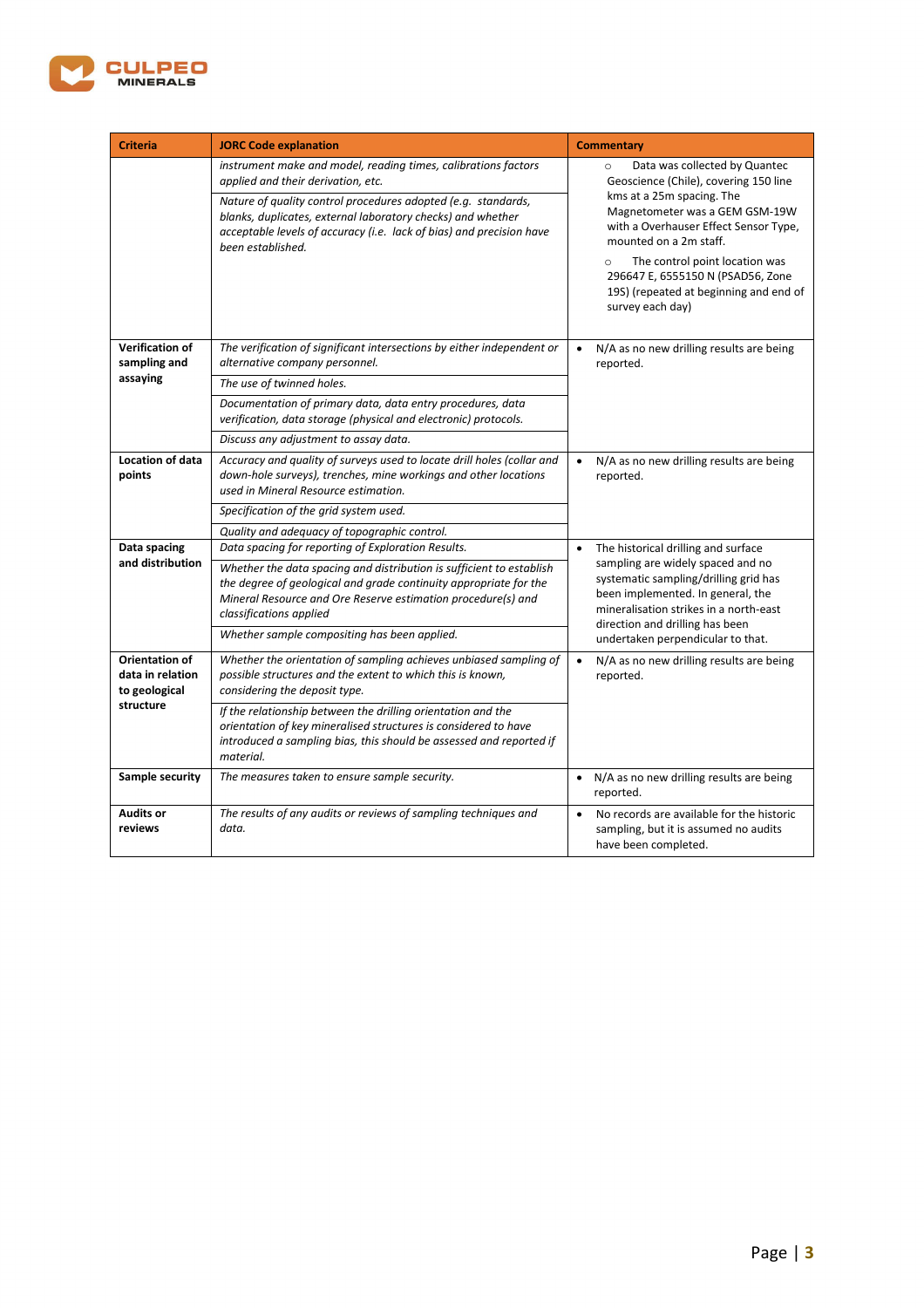

### **SECTION 2 REPORTING OF EXPLORATION RESULTS**

| <b>Criteria</b>                                                              | <b>JORC Code explanation</b>                                                                                                                                                                                                                                                                                                                                                                                                               | <b>Commentary</b>                                                                                                                                                                                                                                                                                                                                                                                              |
|------------------------------------------------------------------------------|--------------------------------------------------------------------------------------------------------------------------------------------------------------------------------------------------------------------------------------------------------------------------------------------------------------------------------------------------------------------------------------------------------------------------------------------|----------------------------------------------------------------------------------------------------------------------------------------------------------------------------------------------------------------------------------------------------------------------------------------------------------------------------------------------------------------------------------------------------------------|
| <b>Mineral tenement</b><br>and land tenure<br>status                         | Type, reference name/number, location and ownership<br>including agreements or material issues with third parties<br>such as joint ventures, partnerships, overriding royalties,<br>native title interests, historical sites, wilderness or national<br>park and environmental settings.<br>The security of the tenure held at the time of reporting along<br>with any known impediments to obtaining a licence to<br>operate in the area. | The project area comprises nine<br>exploitation concessions, which cover a<br>total area of approximately 550 Hectares.<br>Culpeo Minerals has agreements in place<br>to earn up to 80%.                                                                                                                                                                                                                       |
| <b>Exploration done by</b><br>other parties                                  | Acknowledgment and appraisal of exploration by other<br>parties.                                                                                                                                                                                                                                                                                                                                                                           | Historically three companies have<br>$\bullet$<br>undertaken exploration in the project<br>area. These include:<br>Minera Centinela (1982 to 1985)<br>$\circ$<br>Antofagasta Minerals (2005)<br>$\circ$<br>SCM Antares (2010 to 2018)<br>$\circ$                                                                                                                                                               |
| Geology                                                                      | Deposit type, geological setting and style of mineralisation.                                                                                                                                                                                                                                                                                                                                                                              | The prospect is associated with a<br>$\bullet$<br>structural belt orientated in a NE-SW<br>direction, about 1,000m long and 400m<br>wide. The near surface part of the<br>mineralised system is associated with<br>three breccia pipes and below this a<br>mineralised copper / molybdenum<br>porphyry. Around the edges of the main<br>mineralisation are a series of gold, gold-<br>copper and barite veins. |
| <b>Drillhole</b><br><b>Information</b>                                       | A summary of all information material to the understanding<br>of the exploration results including a tabulation of the<br>following information for all Material drillholes:<br>easting and northing of the drillhole collar<br>٠<br>elevation or RL (elevation above sea level in metres) of<br>٠<br>the drillhole collar<br>dip and azimuth of the hole<br>٠<br>down hole length and interception depth hole length<br>٠                 | N/A as no new drilling results are being<br>$\bullet$<br>reported.                                                                                                                                                                                                                                                                                                                                             |
| Data aggregation<br>methods                                                  | In reporting Exploration Results, weighting averaging<br>techniques, maximum and/or minimum grade truncations<br>(e.g. cutting of high grades) and cut-off grades are usually<br>Material and should be stated.                                                                                                                                                                                                                            | N/A as no new drilling results are being<br>$\bullet$<br>reported.                                                                                                                                                                                                                                                                                                                                             |
| Relationship<br>between<br>mineralisation<br>widths and intercept<br>lengths | If the geometry of the mineralisation with respect to the<br>drillhole angle is known, its nature should be reported.<br>If it is not known and only the down hole lengths are<br>reported, there should be a clear statement to this effect<br>(e.g. 'down hole length, true width not known').<br>Appropriate maps and sections (with scales) and tabulations                                                                            | N/A as no new drilling results are being<br>$\bullet$<br>reported.<br>$\bullet$                                                                                                                                                                                                                                                                                                                                |
| <b>Diagrams</b>                                                              | of intercepts should be included for any significant discovery<br>being reported These should include, but not be limited to a<br>plan view of drill hole collar locations and appropriate<br>sectional views.                                                                                                                                                                                                                             | Diagrams are included in the main body of<br>the report.                                                                                                                                                                                                                                                                                                                                                       |
| <b>Balanced reporting</b>                                                    | Where comprehensive reporting of all Exploration Results is<br>not practicable, representative reporting of both low and<br>high grades and/or widths should be practiced to avoid<br>misleading reporting of Exploration Results.                                                                                                                                                                                                         | N/A as no new drilling results are being<br>$\bullet$<br>reported.                                                                                                                                                                                                                                                                                                                                             |
| Other substantive<br>exploration data                                        | Other exploration data, if meaningful and material, should<br>be reported including (but not limited to): geological<br>observations; geophysical survey results; geochemical survey<br>results; bulk samples - size and method of treatment;<br>metallurgical test results; bulk density, groundwater,<br>geotechnical and rock characteristics; potential deleterious<br>or contaminating substances.                                    | A ground magnetic survey has recently<br>$\bullet$<br>been completed, covering 150 line kms at<br>a 25m spacing.<br>Historic geochemical survey undertaken in<br>$\bullet$<br>an area of 800 x 700 m for a sample<br>spacing of 50 x 50 m and sometimes 25 x<br>25 m. 192 samples were taken (192<br>copper and 70 molybdenum analyses                                                                         |